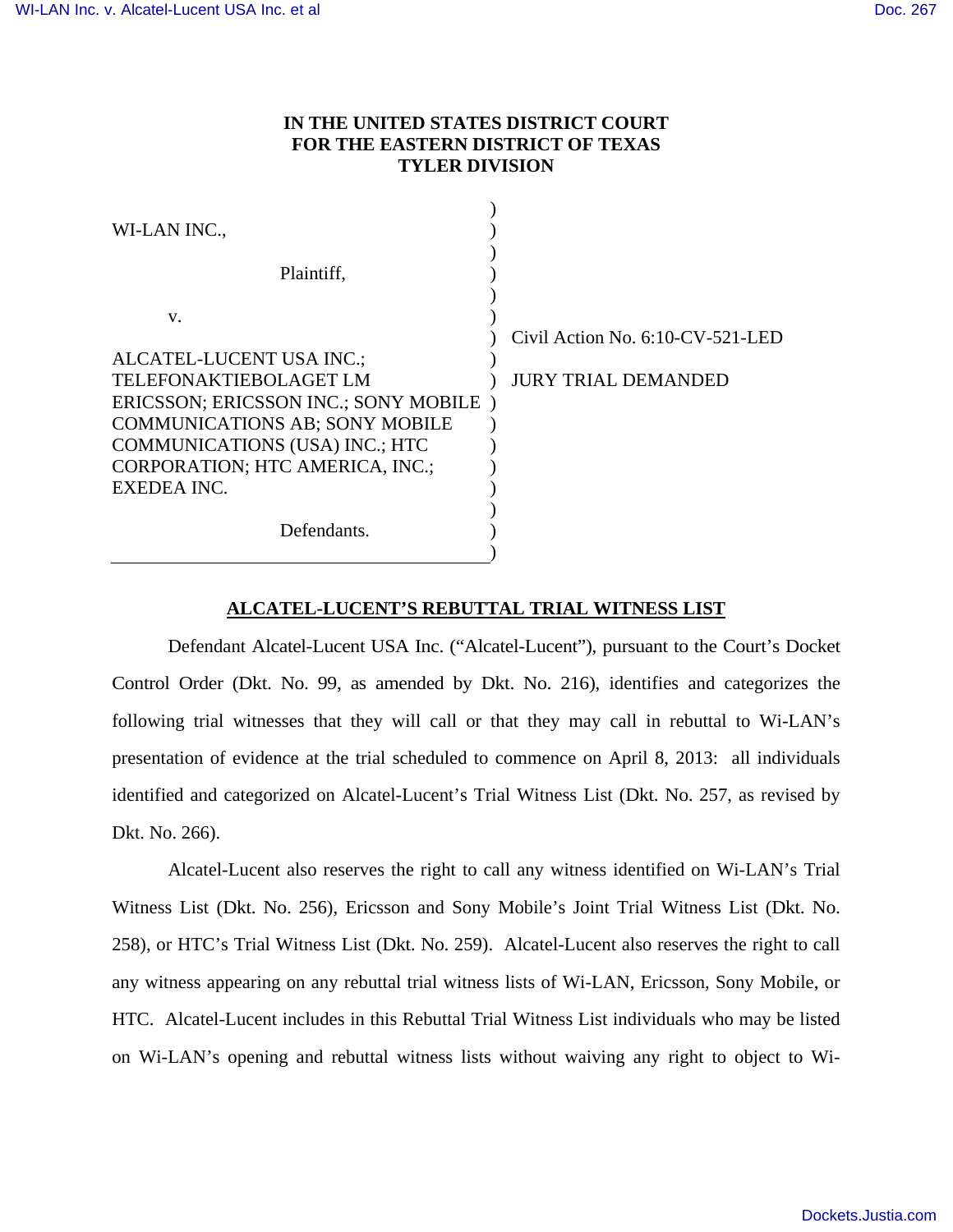LAN's presentation of such witnesses at trial, without waiving any objections to the admissibility of any such testimony, and without waiving the right to move for the exclusion of any testimony.

Alcatel-Lucent reserves the right to amend and/or supplement this list to the extent permitted by the Federal Rules of Civil Procedure, by the Local Rules, or by other Order of this Court.

Dated: November 30, 2012 Respectfully submitted,

By: */s/ Akshay S. Deoras*  Gregory S. Arovas (*pro hac vice*) Robert A. Appleby (*pro hac vice*) Jeanne M. Heffernan (*pro hac vice*) Akshay S. Deoras (*pro hac vice*) KIRKLAND & ELLIS LLP 601 Lexington Avenue New York, NY 10022 Tel: (212) 446-4800 Fax: (212) 446-4900 Alcatel-Lucent-Wi-LAN-Defense@kirkland.com

## **Local Counsel**

Michael E. Jones (TX Bar No. 10929400) Allen F. Gardner (TX Bar No. 24043679) John F. Bufe (TX Bar No. 03316930) POTTER MINTON PC 110 N. College, Suite 500 P.O. Box 359 Tyler, TX 75710-0359 Tel: (903) 597-8311 Fax: (903) 593-0846 mikejones@potterminton.com allengardner@potterminton.com johnbufe@potterminton.com

*Attorneys for Defendant Alcatel-Lucent USA Inc.*